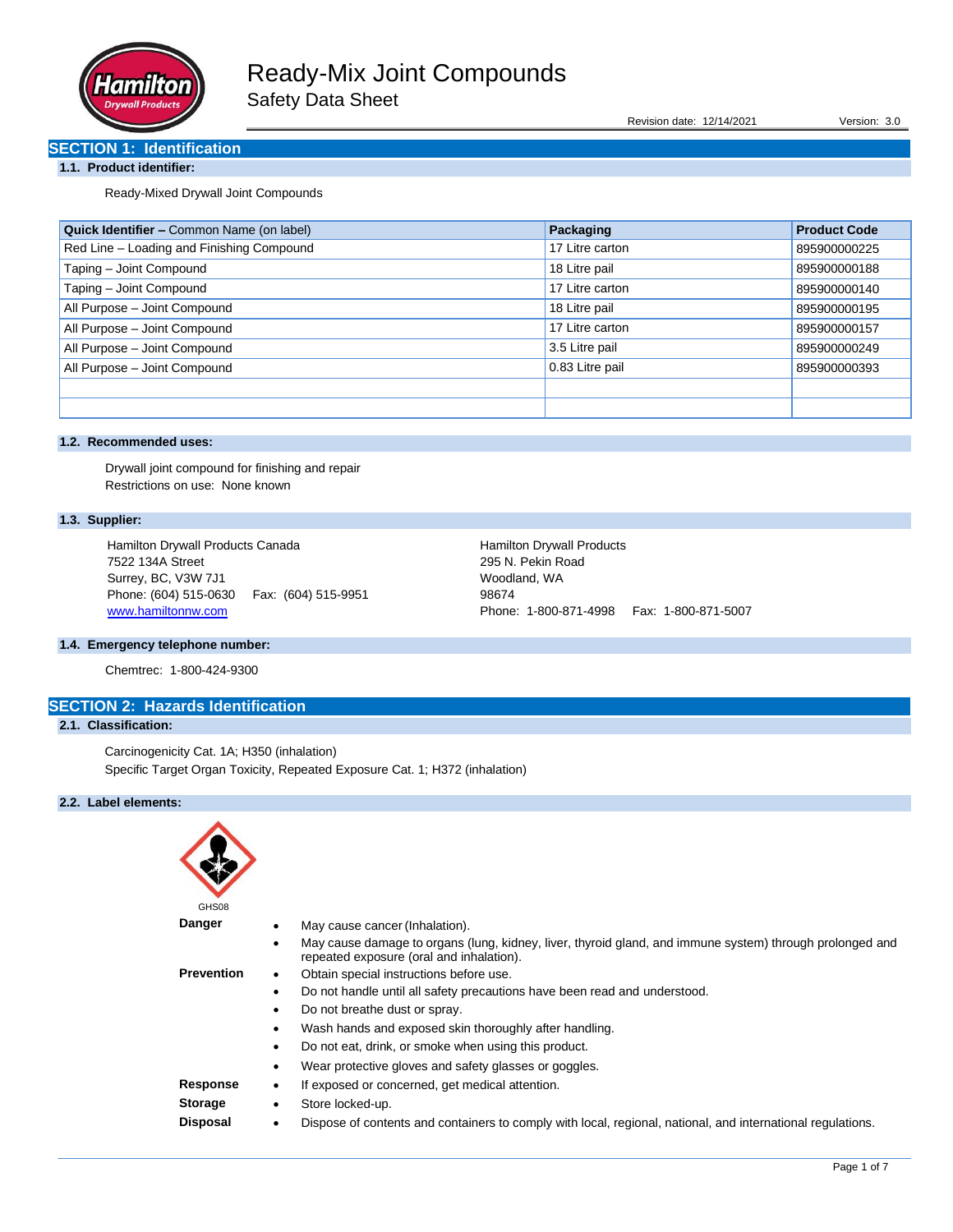

Revision date: 12/14/2021 Version: 3.0

#### **2.3. Other hazards**

Exposures to nuisance particles or dusts may cause irritation to the eyes and upper respiratory tract.

## **SECTION 3: Composition / Information on Ingredients**

| <b>Chemical Name</b>                                                                                  | <b>CAS No.</b> | <u>Wt. %</u> |
|-------------------------------------------------------------------------------------------------------|----------------|--------------|
| Calcium carbonate                                                                                     | 1317-65-3      | 36           |
| Perlite                                                                                               | 93763-70-3     | 12           |
| Mica                                                                                                  | 12001-26-2     | 8            |
| Kaolin clay                                                                                           | 1332-58-7      |              |
| Attapulgite clay                                                                                      | 12174-11-7     |              |
| Total Crystalline silica - Not added directly but present as an impurity in ingredients listed above. | 14808-60-7     | $0.2 - 0.6$  |

### **SECTION 4: First Aid Measures**

#### **4.1. Description of first aid measures:**

**Inhalation:** If breathing is difficult, remove affected person to fresh air and keep at rest in a position comfortable for breathing. If exposed or concerned: Get medical attention.

**Eye Contact:** Rinse cautiously with water for several minutes. Remove contact lenses if present and easy to do. Continue rinsing. If irritation persists get medical attention.

**Skin Contact:** If on skin, wash with plenty of soap and water. If skin irritation or rash occurs get medical advice. Take off contaminated clothing and wash it before reuse.

**Ingestion:** If swallowed, call a POISON CENTER or doctor. Rinse mouth. Never give anything by mouth if victim is rapidly losing consciousness, or is unconscious or convulsing.

#### **4.2. Most important symptoms / effects acute and delayed:**

**Inhalation:** Exposures to airborne dust may cause irritation to the upper respiratory tract; symptoms of exposure may include sneezing, coughing and sore throat.

Prolonged or repeated exposure to fine airborne crystalline silica dust may cause damage to lung tissue, a disease called silicosis. Symptoms of silicosis include cough, shortness of breath upon exertion and chest tightness. The symptoms of silicosis develop following long-term exposures to airborne dusts containing silica. May cause lung cancer by inhalation.

**Eye Contact:** Dust particles may cause mechanical irritation.

**Skin Contact:** Dust particles may cause mechanical irritation.

**Ingestion:** If swallowed, may cause stomach discomfort.

#### **4.3. Indication of any immediate medical attention and special treatment needed:**

#### Not applicable

## **SECTION 5: Fire-Fighting Measures**

### **5.1. Extinguishing media:**

Use water and other extinguishing media appropriate to the surrounding fire conditions. Unsuitable extinguishing media: None known.

#### **5.2. Special hazards arising from the product:**

Product is not flammable and does not support combustion.

#### **5.3. Special protective equipment and precautions for fire-fighters:**

As for any fire, fire-fighters protective clothing and positive pressure SCBA may be necessary.

## **SECTION 6: Accidental Release Measures**

#### **6.1. Personal precautions, protective equipment and emergency procedures:**

Wear adequate personal protective equipment, including an appropriate respirator as indicated in Section 8. Isolate spill area, preventing entry by unauthorized persons. Ventilate the spill area if airborne dust is present.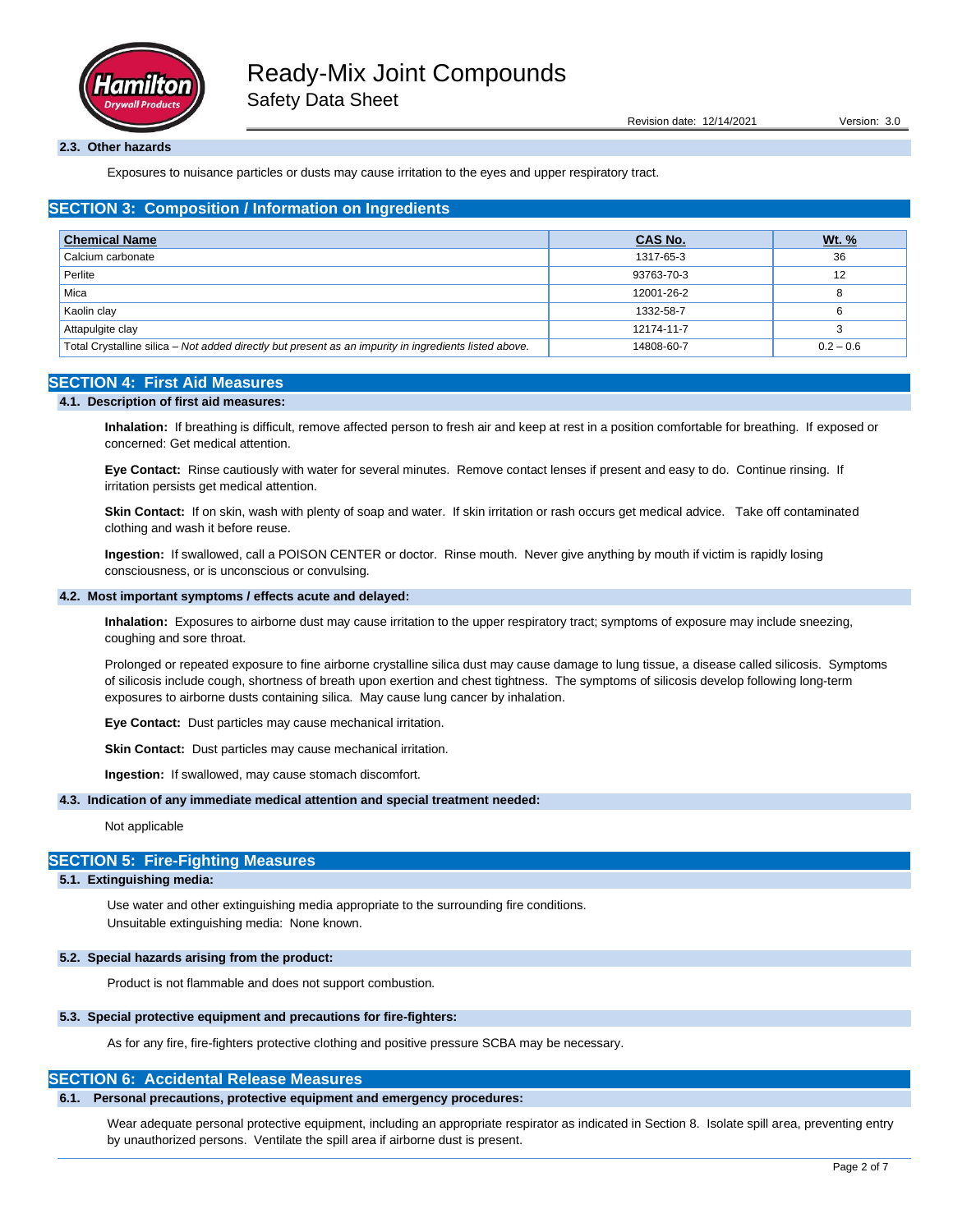

#### **6.2. Environmental precautions:**

Prevent releases into the environment.

### **6.3. Methods and material for containment and cleaning-up:**

Use methods that avoid raising dust in the air. Scoop or shovel spilled material or vacuum dust with equipment fitted with a HEPA filter and place in a closed, labelled waste container. Small spills may be picked up with a damp cloth or mop.

## **SECTION 7: Handling and Storage**

### **7.1. Precautions for safe handling:**

Obtain special instructions before use.

Do not handle until all safety precautions have been read and understood.

Do not breathe airborne dusts or spray.

Wear eye protection and gloves.

In workplaces where occupational exposure limits are exceeded, wear appropriate respiratory protection. (See Section 8).

Read the label and follow the directions for use.

Wash hands and exposed skin thoroughly after handling.

Do not eat, drink or smoke in the workplace where this product is handled.

#### **7.2. Conditions for safe storage, including any incompatibilities:**

Store in dry conditions and protected from weather. Keep containers closed when not in use. Keep out of reach of children.

## **SECTION 8: Exposure Controls / Personal Protection**

## **8.1. Control parameters:**

**Occupational Exposure Limits:** Consult local authorities for acceptable exposure limits.

| Ingredient                 | <b>ACGIH<sup>®</sup> TLV<sup>®</sup></b>                                     | <b>U.S. OSHA PEL</b>                                                                                     | <b>RSST VEMP (CNESST – Quebec)</b>                                    |
|----------------------------|------------------------------------------------------------------------------|----------------------------------------------------------------------------------------------------------|-----------------------------------------------------------------------|
| Calcium carbonate          | Not established                                                              | 15 mg/m <sup>3</sup> (total dust)<br>$5 \,\mathrm{mq/m^3}$ (respirable fraction)                         | 10 mg/m <sup>3</sup> (total dust)                                     |
| Perlite                    | Not established                                                              | Not established                                                                                          | 15 mg/m <sup>3</sup> (total dust)<br>5 mg/m <sup>3</sup> (respirable) |
| Mica                       | 3 mg/m <sup>3</sup> (respirable)                                             | 3 mg/m <sup>3</sup> (respirable fraction)                                                                | 3 mg/m <sup>3</sup> (respirable)                                      |
| Kaolin clay                | 2 mg/m <sup>3</sup> (respirable)                                             | 15 mg/m <sup>3</sup> (total dust)<br>5 mg/m <sup>3</sup> (respirable fraction)                           | 5 mg/m <sup>3</sup> (respirable)                                      |
| Talc                       | 2 mg/m <sup>3</sup> (respirable)                                             | 2 mg/m <sup>3</sup> (respirable)                                                                         | 3 mg/m <sup>3</sup> (respirable)                                      |
| Attapulgite clay           | 10 mg/m $3$ (inhalable)<br>$3$ mg/m <sup>3</sup> (respirable)<br><b>PNOS</b> | 15 mg/m <sup>3</sup> (total dust)<br>5 mg/m <sup>3</sup> (respirable fraction)<br>Table Z-3 Mineral dust | 1 fibre/cm $3$                                                        |
| Crystalline silica, quartz | $0.025$ mg/m <sup>3</sup> (respirable)                                       | Quartz (total dust):<br>30 mg/m <sup>3</sup> / %SiO <sub>2</sub> +2)<br>Quartz (respirable):             | 0.1 mg/m <sup>3</sup> (respirable)                                    |
|                            |                                                                              | $0.05$ mg/m <sup>3</sup> / (%SiO <sub>2</sub> +2)<br>Table Z-3                                           |                                                                       |

#### **8.2. Exposure controls:**

**Engineering Controls:** General ventilation is adequate for application of product in its original form. If airborne particulates are generated, monitor concentrations in air and provide local exhaust ventilation when any exposure guideline is exceeded. Dust collection systems must be designed and maintained to prevent the accumulation and recirculation of respirable silica into the workplace air.

If engineering controls and work practices are not effective in controlling exposure to this material or if adverse health symptoms are experienced, wear suitable personal protection equipment including approved respiratory protection.

**Eye/Face Protection:** Wear safety glasses or goggles.

Skin Protection: Wear protective gloves; e.g. nitrile gloves. Where workplace conditions generate dust, wear protective clothing; e.g. coveralls. Launder contaminated clothing before re-wearing, or discard.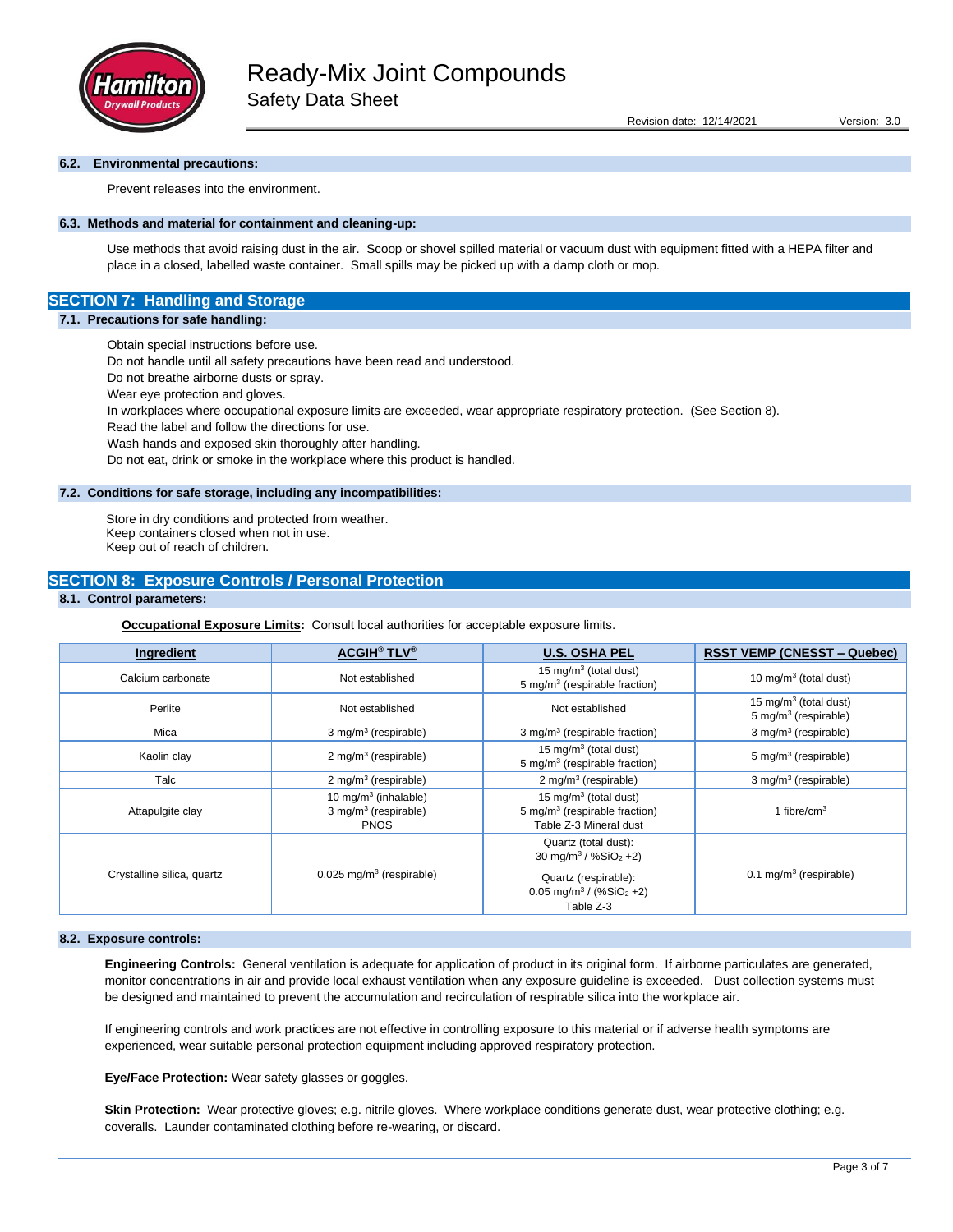

Revision date: 12/14/2021 Version: 3.0

**Respiratory Protection:** When dust or spray concentrations in air exceed the occupational exposure guideline, wear an approved airpurifying respirator.

NIOSH recommendations for Crystalline silica (respirable dust); concentrations in air: Up to 0.5 mg/m<sup>3</sup>: particulate respirator equipped with an N95, R95, or P95 filter (including N95, R95, and P95 filtering facepieces) except quarter-mask respirators. The following filters may also be used: N99, R99, P99, N100, R100, P100.

Up to 1.25 mg/m<sup>3</sup>: Powered air-purifying respirator with high-efficiency particulate filter; or SAR operated in a continuous-flow mode. Up to 2.5 mg/m<sup>3</sup>: air-purifying, full-facepiece respirator with an N100, R100, or P100 filter. Up to 25 mg/m<sup>3</sup> Positive pressure SAR.

A respiratory protection program that meets the regulatory requirement, such as OSHA's 29 CFR 1910.134, ANSI Z88.2 or Canadian Standards Association (CSA) Standard Z94.4, must be followed whenever workplace conditions warrant a respirator's use.

## **SECTION 9: Physical and Chemical Properties**

#### **9.1. Information on basic physical and chemical properties:**

| Appearance                                     | Paste, semi-solid. Off white          |
|------------------------------------------------|---------------------------------------|
| Odour                                          | Faint                                 |
| Odour threshold                                | Not available                         |
| рH                                             | $\frac{1}{2}$ 7 – 10 (aqueous slurry) |
| Melting point / Freezing point                 | Approximately 0 °C                    |
| Initial boiling point and boiling range        | Approximately 100 °C                  |
| Flash point                                    | Not applicable                        |
| Flammability                                   | Not flammable or combustible          |
| Auto-ignition temperature                      | Not available                         |
| Upper / lower flammability or explosive limits | Not applicable                        |
| Evaporation rate                               | Not applicable                        |
| Vapor pressure                                 | Not applicable                        |
| Vapor density                                  | Not applicable                        |
| Relative density                               | $0.9 - 2.0$ (water = 1)               |
| Solubility (ies)                               | Low solubility in water               |
| Partition coefficient (n-octanol / water)      | Not available                         |
| Decomposition temperature                      | Not available                         |
| Viscosity                                      | 100-800 Brabender Units               |
| VOC content                                    | $<$ 3 g/L                             |

## **SECTION 10: Stability and Reactivity**

## **10.1. Reactivity:**

Not reactive under normal conditions of use.

#### **10.2. Chemical stability:**

Normally stable.

### **10.3. Possibility of hazardous reactions:**

None known.

### **10.4. Conditions to avoid:**

Avoid accumulations of dust.

### **10.5. Incompatible materials:**

Strong acids. Strong oxidizing agents.

#### **10.6. Hazardous decomposition products:**

Calcium oxide, corrosive fumes, may form if product is exposed to extreme heat 825 °C (1517 °F).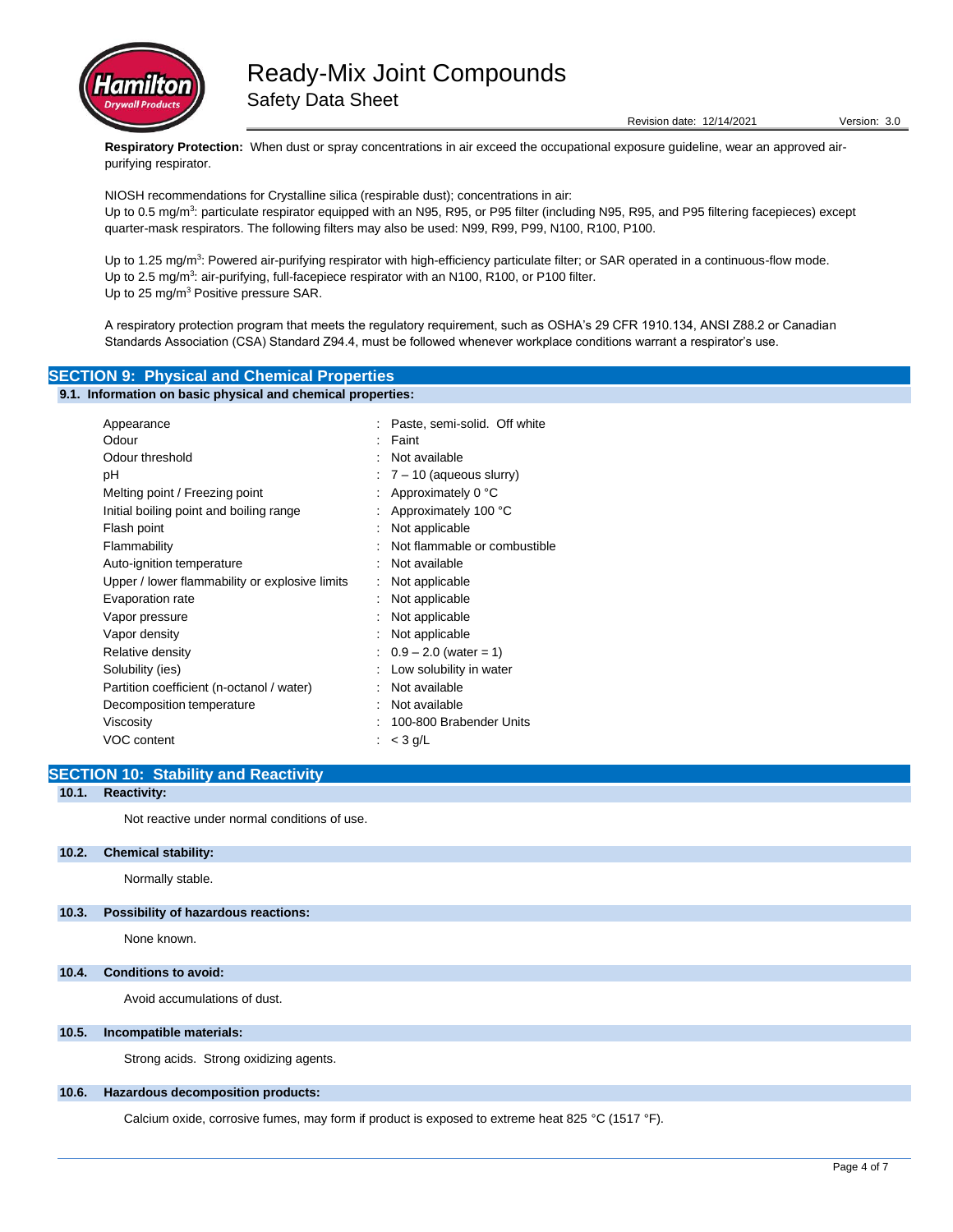

## **SECTION 11: Toxicological Information**

### **11.1. Information on toxicological effects:**

#### **Likely routes of exposure**

Inhalation; Skin contact; Eye contact.

#### **Acute toxicity**

**Inhalation:** Data not available. None of the natural mineral component substances are toxic or harmful by inhalation.

**Ingestion:** Data not available. None of the natural mineral component substances are toxic or harmful if swallowed.

**Skin:** Data not available. Component natural mineral component substances are not known to be absorbed through the skin.

#### **Acute toxicity data:**

Acute toxicity estimate (oral) of the mixture: >7000 mg/kg (rat) based on data for the component substances. Low dermal and inhalation acute toxicity based on evidence from animal tests.

| Inaredient        | . Oral (mɑ/kɑ)       | <b>Dermal (mɑ/kɑ)</b> ا<br>$D_{50}$ | ◠<br><b>Uhrs.</b><br>$\rightarrow$ alation (ppm $\sim$<br>In |
|-------------------|----------------------|-------------------------------------|--------------------------------------------------------------|
| Calcium carbonate | 6450 (rat)           | Not available                       | Not available                                                |
| Perlite           | >13000 mg/kg (mouse) | Not available                       | Not available                                                |

#### **Skin corrosion / irritation**

Data not available. May cause skin dryness and abrasive irritation in contact with the skin.

#### **Serious eye damage / irritation**

Data not available. Particulates in the eye may cause irritation by mechanical action.

#### **STOT (Specific Target Organ Toxicity) – Single exposure**

Data not available

#### **STOT (Specific Target Organ Toxicity) – Repeated exposure**

Repeated exposures to particles containing crystalline silica can cause lung disease (silicosis).

Silicosis is characterized by lung lesions. Symptoms of silicosis include shortness of breath and cough, decreased lung function and weakness.

There is limited evidence of kidney, liver, thyroid gland, and immune system disease in humans following occupational exposures to crystalline silica.

#### **Aspiration hazard**

Does not meet criteria for classification for aspiration toxicity.

#### **Sensitization – respiratory and/or skin**

Not known to be a respiratory or skin sensitizer.

#### **Carcinogenicity**

Crystalline Silica:

IARC Crystalline Silica in the form of quartz or cristobalite from occupational sources should be classified as carcinogenic to humans (Group 1).

ACGIH<sup>®</sup> in the form of quartz or cristobalite as A2: Suspected human carcinogen.

Crystalline silica, respirable size, is listed in the Report on Carcinogens by NTP (National Toxicology Program) as known to be a human carcinogen.

#### **Reproductive toxicity**

Data no available

#### **Germ cell mutagenicity**

Data not available

#### **Interactive effects**

Tobacco smoking in combination with inhalable silica exposures may have higher risk of developing lung disease. Persons who develop silicosis have a higher risk of contracting tuberculosis if exposed to the tuberculosis bacteria.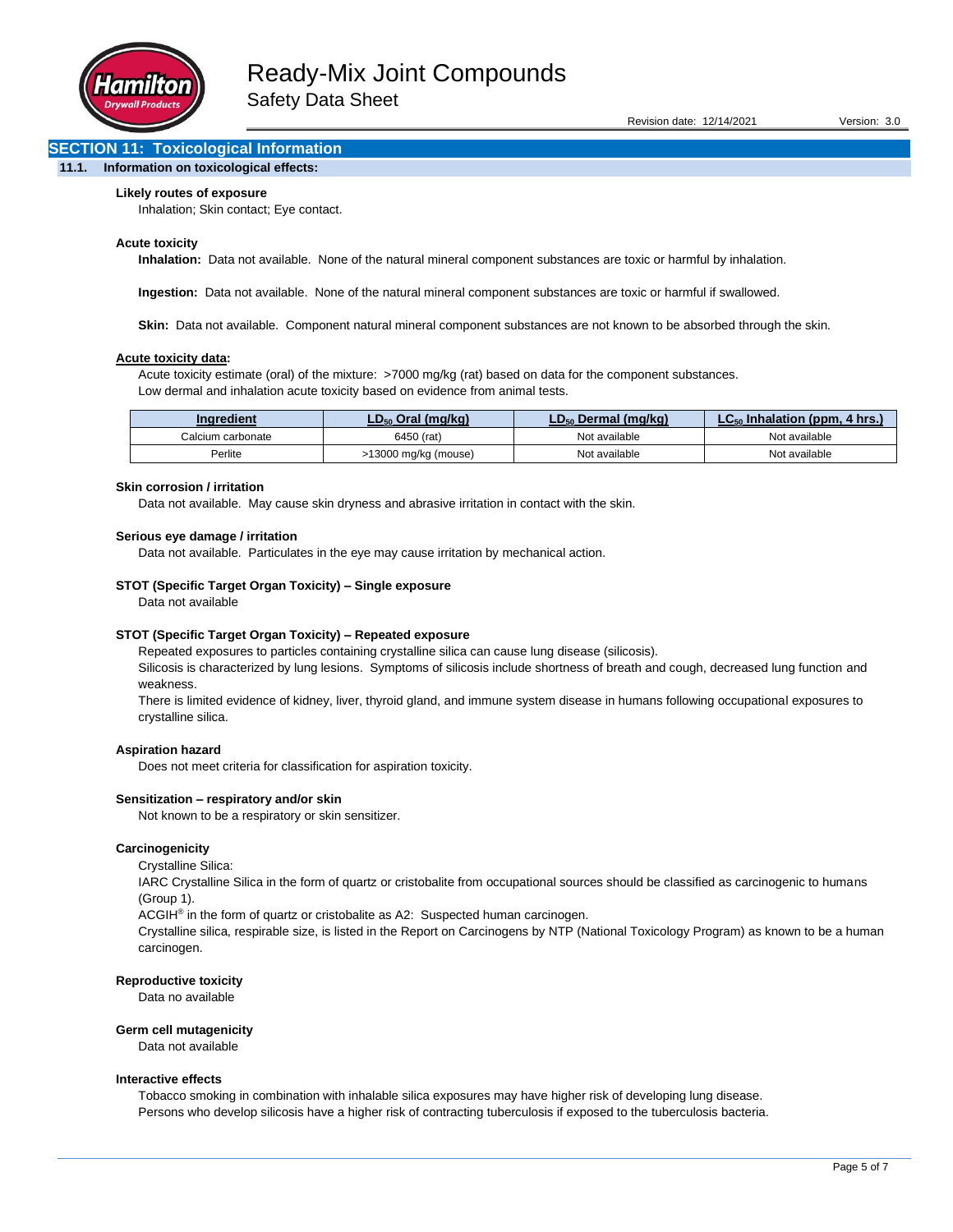

| Revision date: 12/14/2021 | Version: 3.0 |  |
|---------------------------|--------------|--|
|                           |              |  |

## **SECTION 12: Ecological Information**

## **12.1. Toxicity:**

Ecotoxicity data are not available. Composed of natural source minerals.

## **12.2. Persistence and degradability:**

Not available

## **12.3. Bioaccumulative potential:**

Not available

## **12.4. Mobility in soil:**

Not available

## **12.5. Other adverse effects:**

Not available

# **SECTION 13: Disposal Considerations**

## **13.1. Disposal methods:**

Dispose of as an inert solid.

**SECTION 14: Transport Information**

Do NOT discharge into any drains or sewers.

The required hazard evaluation of the waste and compliance with the applicable hazardous waste laws are the responsibility of the user. Dispose of contents/container in accordance with local, regional, national and international regulations.

| 14.1. | <b>UN number:</b>                                                                  |
|-------|------------------------------------------------------------------------------------|
|       | Not regulated by international transport regulations (IMDG, UN Model Regulations). |
| 14.2. | UN proper shipping name:                                                           |
|       | Not applicable                                                                     |
| 14.3. | Transport hazard class(es):                                                        |
|       | Not applicable                                                                     |
| 14.4. | Packaging group:                                                                   |
|       | Not applicable                                                                     |
| 14.5. | <b>Environmental hazards:</b>                                                      |
|       | Not available                                                                      |
| 14.6. | Special precautions for user:                                                      |
|       | Not available                                                                      |
| 14.7. | U.S. Hazardous Materials Regulation (DOT 49CFR):                                   |
|       | Not regulated                                                                      |
| 14.8. | <b>Canada Transportation of Dangerous Goods (TDG) Regulations:</b>                 |
|       | Not regulated                                                                      |
|       |                                                                                    |
|       |                                                                                    |
|       |                                                                                    |